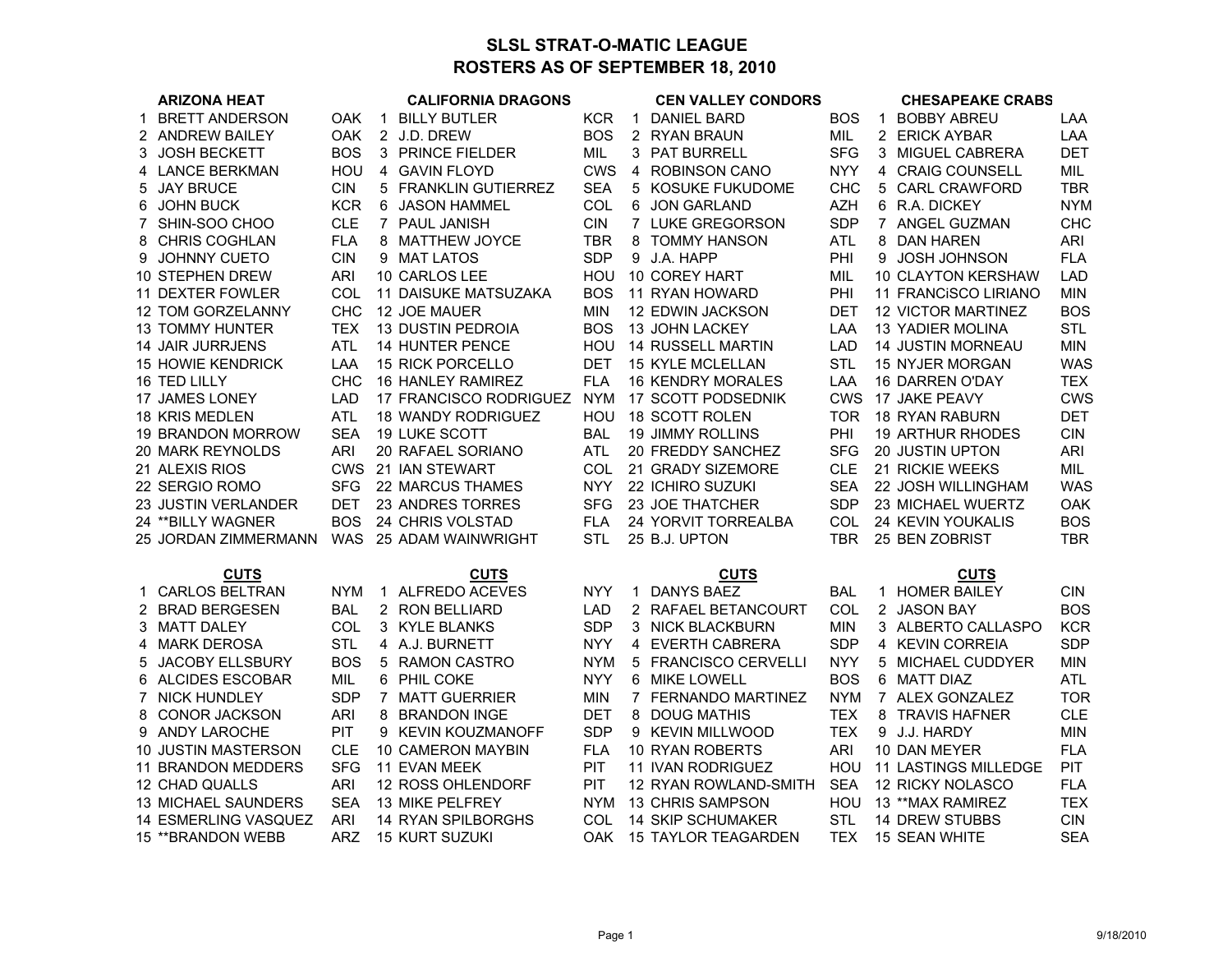## **SLSL STRAT-O-MATIC LEAGUEROSTERS AS OF SEPTEMBER 18, 2010**

|    | <b>EMERALD CITY OSPREY</b> |            |              | <b>GALAPAGOS TORTOISES</b> |            |             | <b>JACKSON HOLE GUIDES</b> |            | <b>MALIBU WAVE</b>         |            |
|----|----------------------------|------------|--------------|----------------------------|------------|-------------|----------------------------|------------|----------------------------|------------|
|    | 1 ADRIAN BELTRE            | <b>SEA</b> | $\mathbf{1}$ | <b>WILSON BETEMIT</b>      | KCR.       | $\mathbf 1$ | <b>JASON BARTLETT</b>      | <b>MIN</b> | 1 GRANT BALFOUR            | TBD        |
|    | 2 JONATHAN BROXTON         | <b>LAD</b> |              | 2 MARLON BYRD              | <b>TEX</b> |             | 2 JULIO BORBON             | <b>TEX</b> | 2 HEATH BELL               | <b>SDP</b> |
|    | 3 CHRIS CARPENTER          | <b>STL</b> |              | 3 MATT CAIN                | <b>SFG</b> |             | 3 CLAY BUCHHOLZ            | <b>BOS</b> | 3 RUSSELL BRANYAN          | <b>SEA</b> |
|    | 4 ADAM DUNN                | <b>WAS</b> |              | 4 WADE DAVIS               | <b>TBR</b> |             | 4 JAMEY CARROLL            | <b>LAD</b> | 4 SEAN BURNETT             | <b>WAS</b> |
|    | 5 YUNEL ESCOBAR            | ATL        |              | 5 SCOTT DOWNS              | TOR.       |             | 5 NELSON CRUZ              | <b>TEX</b> | 5 FRANCISCO CORDERO        | <b>CIN</b> |
|    | 6 CHONE FIGGINS            | LAA        |              | 6 ANDRE ETHIER             | <b>LAD</b> |             | 6 JOHN DANKS               | <b>CWS</b> | 6 BRETT GARDNER            | <b>NYY</b> |
|    | 7 DAVID FREESE             | <b>STL</b> |              | 7 MATT GARZA               | <b>MIN</b> |             | 7 RYAN DEMPSTER            | <b>CHC</b> | 7 ZACH GREINKE             | <b>KCR</b> |
|    | 8 RAFAEL FURCAL            | <b>LAD</b> |              | 8 CARLOS GONZALEZ          | COL        | 8           | <b>IAN DESMOND</b>         | <b>WAS</b> | 8 COLE HAMELS              | PHI        |
|    | 9 TONY GWYNN JR            | <b>SDP</b> |              | 9 CHASE HEADLEY            | <b>SDP</b> |             | 9 NEFTALI FELIZ            | <b>TEX</b> | 9 BRAD HAWPE               | <b>COL</b> |
|    | 10 ROY HALLADAY            | TOR.       |              | 10 PHILIP HUGHES           | <b>NYY</b> |             | 10 RYAN FRANKLIN           | <b>STL</b> | 10 OMAR INFANTE            | <b>ATL</b> |
|    | <b>11 JOSH HAMILTON</b>    | <b>TEX</b> |              | <b>11 KELLY JOHNSON</b>    | <b>AZH</b> |             | 11 RAMON HERNANDEZ         | <b>CIN</b> | 11 UBALDO JIMENEZ          | COL        |
|    | 12 TREVOR HOFFMAN          | MIL        |              | 12 ADAM JONES              | <b>BAL</b> |             | 12 AARON HILL              | <b>TOR</b> | 12 CHIPPER JONES           | <b>ATL</b> |
|    | 13 RAUL IBANEZ             | PHI        |              | 13 JASON KUBEL             | <b>MIN</b> |             | 13 AUBREY HUFF             | <b>DET</b> | <b>13 ADAM KENNEDY</b>     | OAK        |
|    | <b>14 NICK JOHNSON</b>     | <b>FLA</b> |              | 14 HONG-CHIH KUO           | <b>LAD</b> |             | <b>14 EVAN LONGORIA</b>    | <b>TBR</b> | <b>14 PAUL KONERKO</b>     | <b>CWS</b> |
|    | <b>15 DERREK LEE</b>       | <b>CHC</b> |              | 15 JON LESTER              | <b>BOS</b> |             | <b>15 NICK MARKAKIS</b>    | <b>BAL</b> | <b>15 ANDREW MCCUTCHEN</b> | PIT.       |
|    | <b>16 TIM LINCECUM</b>     | <b>SFG</b> |              | 16 CARLOS MARMOL           | <b>CHC</b> |             | 16 SEAN MARSHALL           | <b>CHC</b> | <b>16 CARLOS PENA</b>      | <b>TBR</b> |
|    | <b>17 MIKE NAPOLI</b>      | LAA        |              | 17 CASEY MCGEHEE           | MIL        |             | 17 BRAYAN PENA             | <b>KCR</b> | 17 JUAN PIERRE             | <b>LAD</b> |
|    | 18 DARREN OLIVER           | <b>TEX</b> |              | 18 FELIX PIE               | <b>BAL</b> |             | 18 CHRIS PEREZ             | <b>CLE</b> | 18 A.J. PIERZYNSKI         | <b>CWS</b> |
|    | 19 PLACIDO POLANCO         | DET        |              | 19 ** BUSTER POSEY         | <b>SFG</b> |             | 19 ALBERT PUJOLS           | <b>STL</b> | 19 JOEL PINIERO            | <b>STL</b> |
|    | <b>20 BRIAN ROBERTS</b>    | <b>BAL</b> |              | 20 DAVID PRICE             | <b>TBR</b> |             | 20 COLBY RASMUS            | <b>STL</b> | 20 ANIBAL SANCHEZ          | <b>FLA</b> |
|    | 21 JONATHAN SANCHEZ        | <b>SFG</b> |              | 21 ALEXEI RAMIREZ          |            |             | CWS 21 ERVIN SANTANA       | LAA        | 21 MARCO SCUTARO           | <b>TOR</b> |
|    | 22 PABLO SANDOVAL          | <b>SFG</b> |              | 22 CARLOS RUIZ             | PHI        |             | 22 JOHAN SANTANA           | NYM        | 22 SETH SMITH              | COL        |
|    | 23 CLAUDIO VARGAS          | MIL        |              | <b>23 MARK TEIXEIRA</b>    | NYY.       |             | 23 MATT THORNTON           |            | CWS 23 GEOVANY SOTO        | <b>CHC</b> |
|    | 24 JAYSON WERTH            | PHI        |              | 24 JIM THOME               | <b>LAD</b> |             | 24 EDINSON VOLQUEZ         | <b>CIN</b> | 24 BRIAN WILSON            | <b>SFG</b> |
|    | 25 DELMON YOUNG            | <b>MIN</b> |              | <b>25 MATT WEITERS</b>     | <b>BAL</b> |             | 25 RANDY WINN              | <b>SFG</b> | 25 RYAN ZIMMERMAN          | <b>WAS</b> |
|    |                            |            |              |                            |            |             |                            |            |                            |            |
|    | <b>CUTS</b>                |            |              | <b>CUTS</b>                |            |             | <b>CUTS</b>                |            | <b>CUTS</b>                |            |
|    | 1 BRIAN ANDERSON           | <b>BOS</b> |              | 1 WILLIE AYBAR             | <b>TBR</b> | 1           | <b>MIKE CAMERON</b>        | MIL.       | 1 DARIC BARTON             | OAK.       |
|    | 2 JOSH ANDERSON            | <b>KCR</b> |              | 2 MILTON BRADLEY           | <b>CHC</b> |             | 2 BRIAN DEUNSING           | <b>MIN</b> | 2 MATT BELISLE             | COL        |
|    | 3 JASON BERKEN             | <b>BAL</b> |              | 3 REID BRIGNAC             | <b>TBR</b> |             | 3 RYAN GARKO               | <b>SFG</b> | 3 DALLAS BRADEN            | OAK        |
|    | 4 CASEY BLAKE              | <b>LAD</b> |              | 4 RAJAI DAVIS              | <b>OAK</b> |             | 4 ALBERTO GONZALEZ         | <b>WAS</b> | 4 BLAKE DEWITT             | LAD        |
| 5. | <b>TYLER CLIPPARD</b>      | <b>WAS</b> |              | 5 LUKE HOCHEVAR            | <b>KCR</b> |             | 5 ALEX GORDON              | <b>KCR</b> | 5 JESUS FLORES             | <b>WAS</b> |
| 6  | JOHNNY DAMON               | <b>NYY</b> |              | 6 MAICER IZTURIS           | LAA        |             | 6 CHRIS IANNETTA           | COL        | 6 SCOTT HAIRSTON           | <b>OAK</b> |
|    | 7 JAKE FOX                 | <b>CHC</b> |              | 7 GERALD LAIRD             | <b>DET</b> |             | 7 JOSE LOPEZ               | <b>SEA</b> | 7 BLAKE HAWKSWORTH         | <b>SDP</b> |
|    | 8 MIKE GONZALEZ            | <b>ATL</b> |              | 8 MATT LAPORTA             | <b>CLE</b> |             | 8 RYAN MADSON              | PHI        | 8 AKINORI IWAMURA          | <b>TBR</b> |
|    | 9 CRISTIAN GUZMAN          | <b>WAS</b> |              | 9 FRED LEWIS               | <b>SFG</b> |             | 9 VIN MAZZARO              | <b>OAK</b> | 9 GABE KAPLER              | <b>TBR</b> |
|    | 10 BENGIE MOLINA           | <b>SFG</b> |              | 10 ARAMIS RAMIREZ          | <b>CHC</b> |             | 10 LEO NUNEZ               | <b>FLA</b> | 10 JEFF KEPPINGER          | HOU        |
|    | 11 CARL PAVANO             | <b>MIN</b> |              | <b>11 TAKASHI SAITO</b>    | <b>ATL</b> |             | <b>11 BRIAN SANCHES</b>    | <b>FLA</b> | 11 JED LOWRIE              | <b>BOS</b> |
|    | 12 ALFONSO SORIANO         | <b>CHC</b> |              | <b>12 RAMON SANTIAGO</b>   | DET        |             | 12 CARLOS SILVA            | <b>CHC</b> | 12 RICKY ROMERO            | <b>TOR</b> |
|    | <b>13 MIGUEL TEJADA</b>    | HOU        |              | 13 JAMES SHIELDS           | TBR        |             | 13 KEVIN SLOWEY            | <b>MIN</b> | 13 KELLY SHOPPACH          | <b>CLE</b> |
|    | 14 ROBINSON TEJEDA         | <b>KCR</b> |              | 14 VERNON WELLS            | TOR        |             | 14 CJ WILSON               | <b>TEX</b> | 14 WILL VENABLE            | <b>SDP</b> |
|    | 15 TIM WAKEFIELD           | <b>BOS</b> |              | 15 RANDY WOLF              | <b>LAD</b> |             | 15 JOEL ZUMAYA             | <b>DET</b> | 15 CARLOS ZAMBRANO         | <b>CHC</b> |
|    |                            |            |              |                            |            |             |                            |            |                            |            |